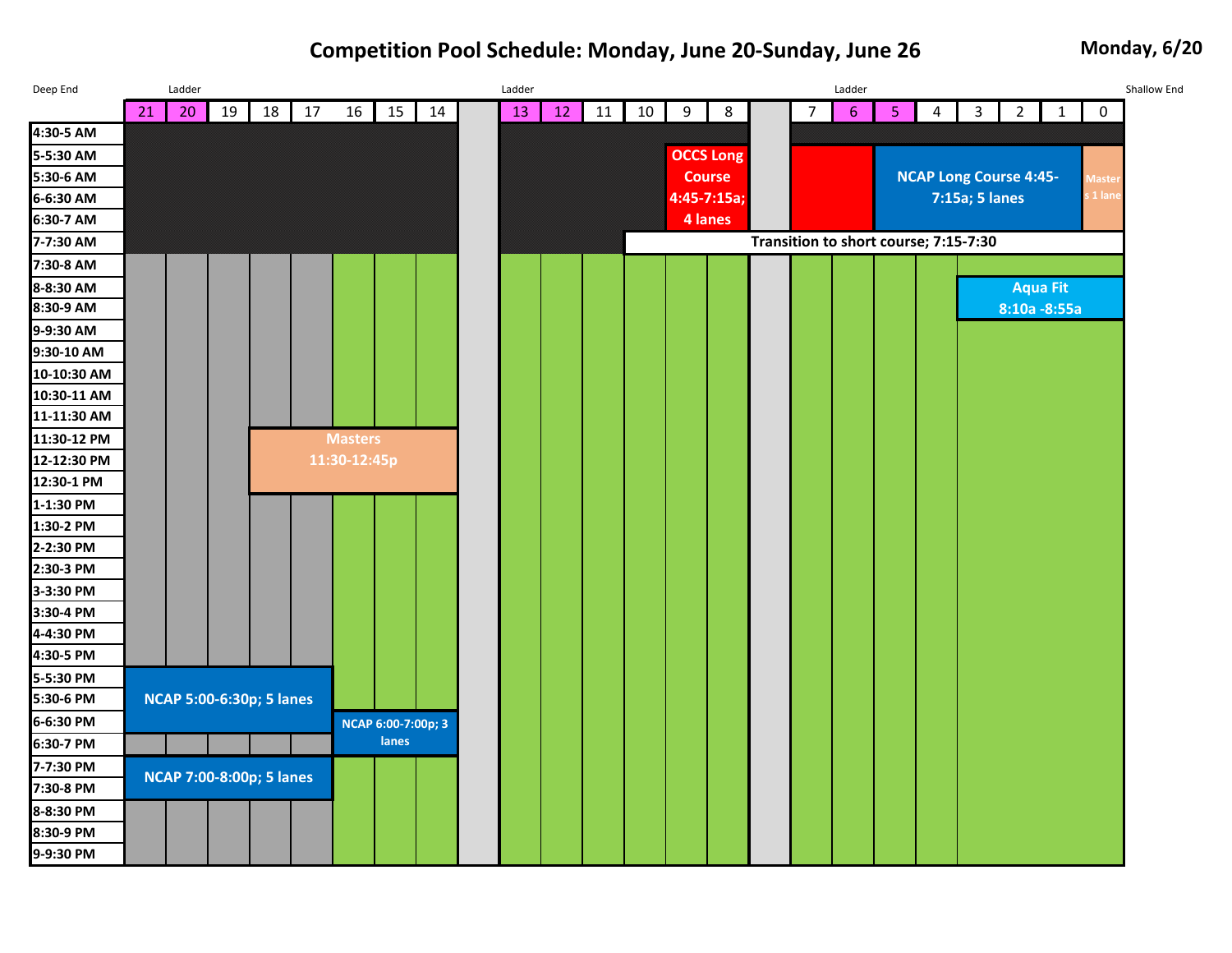## **Competition Pool Schedule: Monday, June 20-Sunday, June 26 Tuesday, 6/21**

| Deep End    |    | Ladder |                          |    |    |    |    |    | Ladder |    |        |                         |   |         |                | Ladder         |                |                |              |                |             |             |
|-------------|----|--------|--------------------------|----|----|----|----|----|--------|----|--------|-------------------------|---|---------|----------------|----------------|----------------|----------------|--------------|----------------|-------------|-------------|
|             | 21 | 20     | 19                       | 18 | 17 | 16 | 15 | 14 | 13     | 12 | $11\,$ | 10                      | 9 | $\,8\,$ | $\overline{7}$ | $6\phantom{a}$ | 5 <sub>1</sub> | $\overline{4}$ | $\mathbf{3}$ | $\overline{2}$ | $\mathbf 1$ | $\mathbf 0$ |
| 4:30-5 AM   |    |        |                          |    |    |    |    |    |        |    |        | <b>Masters</b>          |   |         |                |                |                |                |              |                |             |             |
| 5-5:30 AM   |    |        |                          |    |    |    |    |    |        |    |        | 4:45-6:00a              |   |         |                |                |                |                |              |                |             |             |
| 5:30-6 AM   |    |        |                          |    |    |    |    |    |        |    |        |                         |   |         |                |                |                |                |              |                |             |             |
| 6-6:30 AM   |    |        | NCAP 5:30-7:00a; 5 lanes |    |    |    |    |    |        |    |        |                         |   |         |                |                |                |                |              |                |             |             |
| 6:30-7 AM   |    |        |                          |    |    |    |    |    |        |    |        |                         |   |         |                |                |                |                |              |                |             |             |
| 7-7:30 AM   |    |        |                          |    |    |    |    |    |        |    |        |                         |   |         |                |                |                |                |              |                |             |             |
| 7:30-8 AM   |    |        |                          |    |    |    |    |    |        |    |        |                         |   |         |                |                |                |                |              |                |             |             |
| 8-8:30 AM   |    |        |                          |    |    |    |    |    |        |    |        |                         |   |         |                |                |                |                |              |                |             |             |
| 8:30-9 AM   |    |        |                          |    |    |    |    |    |        |    |        |                         |   |         |                |                |                |                |              |                |             |             |
| 9-9:30 AM   |    |        |                          |    |    |    |    |    |        |    |        |                         |   |         |                |                |                |                |              |                |             |             |
| 9:30-10 AM  |    |        |                          |    |    |    |    |    |        |    |        | Deep Water 9:20a-10:20a |   |         |                |                |                |                |              |                |             |             |
| 10-10:30 AM |    |        |                          |    |    |    |    |    |        |    |        |                         |   |         |                |                |                |                |              |                |             |             |
| 10:30-11 AM |    |        |                          |    |    |    |    |    |        |    |        |                         |   |         |                |                |                |                |              |                |             |             |
| 11-11:30 AM |    |        |                          |    |    |    |    |    |        |    |        |                         |   |         |                |                |                |                |              |                |             |             |
| 11:30-12 PM |    |        |                          |    |    |    |    |    |        |    |        |                         |   |         |                |                |                |                |              |                |             |             |
| 12-12:30 PM |    |        |                          |    |    |    |    |    |        |    |        |                         |   |         |                |                |                |                |              |                |             |             |
| 12:30-1 PM  |    |        |                          |    |    |    |    |    |        |    |        |                         |   |         |                |                |                |                |              |                |             |             |
| 1-1:30 PM   |    |        |                          |    |    |    |    |    |        |    |        |                         |   |         |                |                |                |                |              |                |             |             |
| 1:30-2 PM   |    |        |                          |    |    |    |    |    |        |    |        |                         |   |         |                |                |                |                |              |                |             |             |
| 2-2:30 PM   |    |        |                          |    |    |    |    |    |        |    |        |                         |   |         |                |                |                |                |              |                |             |             |
| 2:30-3 PM   |    |        |                          |    |    |    |    |    |        |    |        |                         |   |         |                |                |                |                |              |                |             |             |
| 3-3:30 PM   |    |        |                          |    |    |    |    |    |        |    |        |                         |   |         |                |                |                |                |              |                |             |             |
| 3:30-4 PM   |    |        |                          |    |    |    |    |    |        |    |        |                         |   |         |                |                |                |                |              |                |             |             |
| 4-4:30 PM   |    |        | NCAP 3:30-5:30p; 5 lanes |    |    |    |    |    |        |    |        |                         |   |         |                |                |                |                |              |                |             |             |
| 4:30-5 PM   |    |        |                          |    |    |    |    |    |        |    |        |                         |   |         |                |                |                |                |              |                |             |             |
| 5-5:30 PM   |    |        |                          |    |    |    |    |    |        |    |        |                         |   |         |                |                |                |                |              |                |             |             |
| 5:30-6 PM   |    |        |                          |    |    |    |    |    |        |    |        |                         |   |         |                |                |                |                |              |                |             |             |
| 6-6:30 PM   |    |        |                          |    |    |    |    |    |        |    |        |                         |   |         |                |                |                |                |              |                |             |             |
| 6:30-7 PM   |    |        | NCAP 6:00-7:30p; 5 lanes |    |    |    |    |    |        |    |        |                         |   |         |                |                |                |                |              |                |             |             |
| 7-7:30 PM   |    |        |                          |    |    |    |    |    |        |    |        |                         |   |         |                |                |                |                |              |                |             |             |
| 7:30-8 PM   |    |        |                          |    |    |    |    |    |        |    |        |                         |   |         |                |                |                |                |              |                |             |             |
| 8-8:30 PM   |    |        |                          |    |    |    |    |    |        |    |        |                         |   |         |                |                |                |                |              |                |             |             |
| 8:30-9 PM   |    |        |                          |    |    |    |    |    |        |    |        |                         |   |         |                |                |                |                |              |                |             |             |
| 9-9:30 PM   |    |        |                          |    |    |    |    |    |        |    |        |                         |   |         |                |                |                |                |              |                |             |             |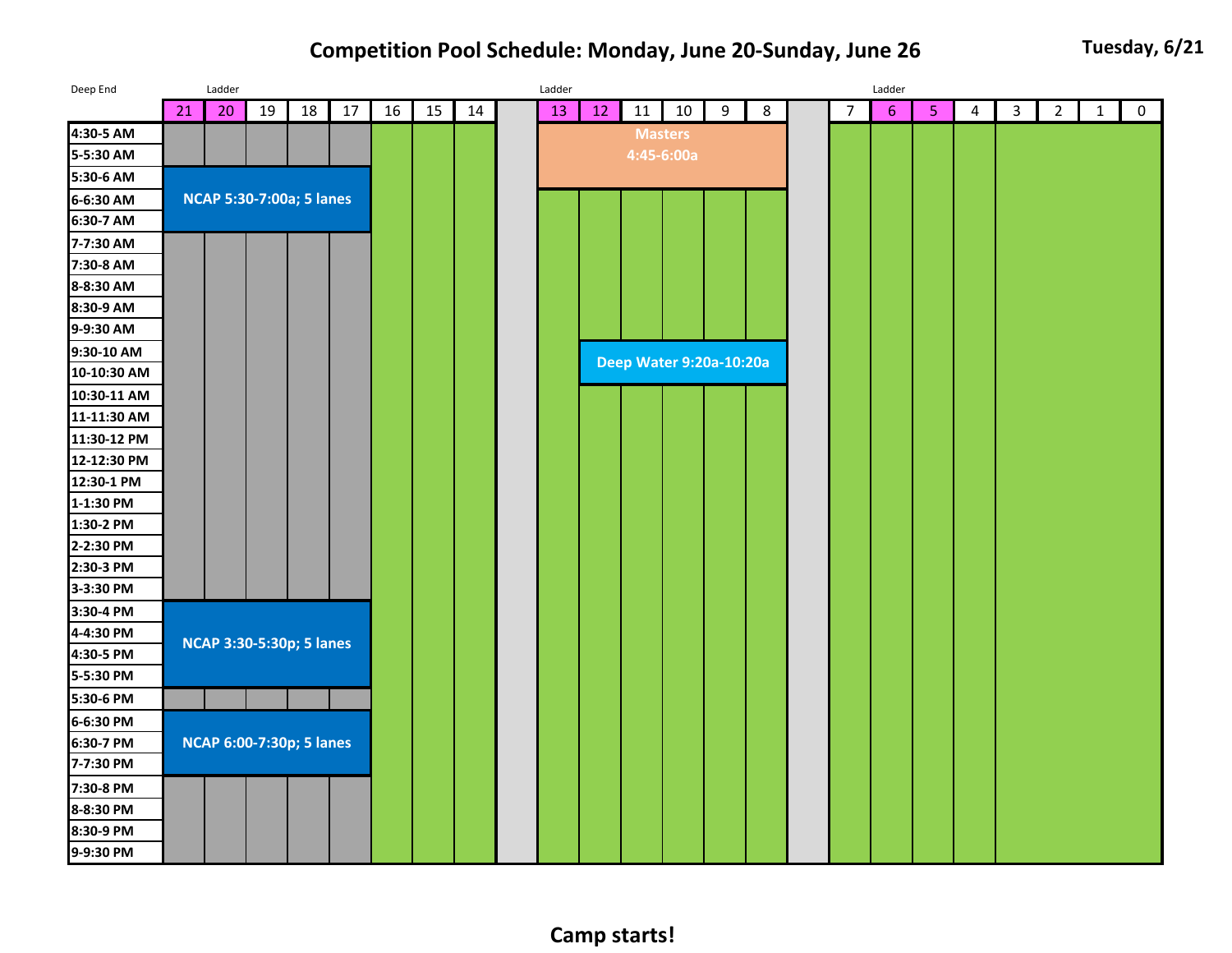**Competition Pool Schedule: Monday, June 20-Sunday, June 26** Wednesday, 6/22

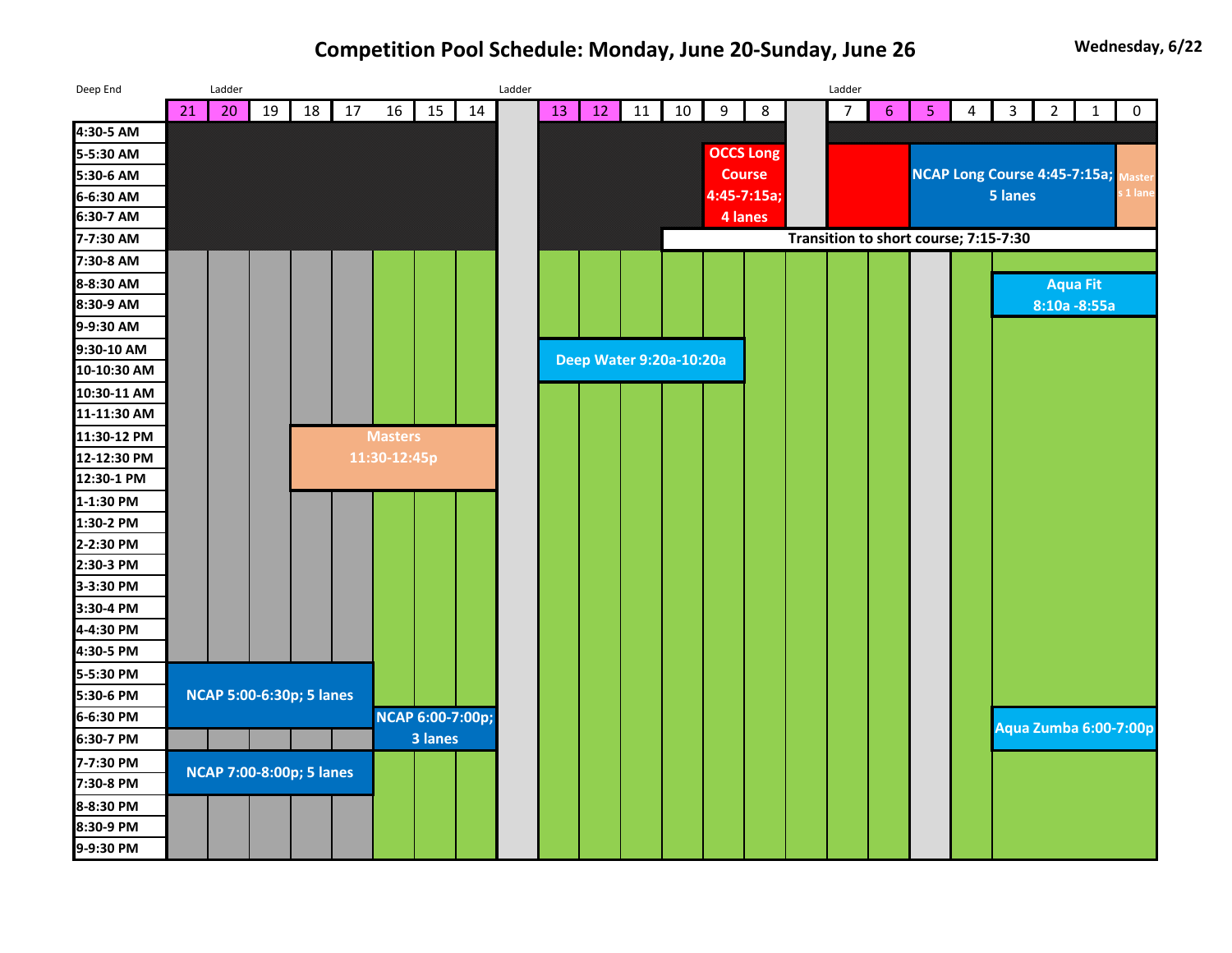**Competition Pool Schedule: Monday, June 20-Sunday, June 26 Thursday, 6/23**

| Deep End    |    | Ladder |                          |    |    |    |    |    | Ladder |    |            |                |                        |   | Ladder         |                |   |                |              |                |                 |             |
|-------------|----|--------|--------------------------|----|----|----|----|----|--------|----|------------|----------------|------------------------|---|----------------|----------------|---|----------------|--------------|----------------|-----------------|-------------|
|             | 21 | 20     | 19                       | 18 | 17 | 16 | 15 | 14 | 13     | 12 | 11         | 10             | $9\,$                  | 8 | $\overline{7}$ | $6\phantom{a}$ | 5 | $\overline{4}$ | $\mathbf{3}$ | $\overline{2}$ | $\mathbf{1}$    | $\mathbf 0$ |
| 4:30-5 AM   |    |        |                          |    |    |    |    |    |        |    |            | <b>Masters</b> |                        |   |                |                |   |                |              |                |                 |             |
| 5-5:30 AM   |    |        |                          |    |    |    |    |    |        |    | 4:45-6:00a |                |                        |   |                |                |   |                |              |                |                 |             |
| 5:30-6 AM   |    |        |                          |    |    |    |    |    |        |    |            |                |                        |   |                |                |   |                |              |                |                 |             |
| 6-6:30 AM   |    |        | NCAP 5:30-7:00a; 5 lanes |    |    |    |    |    |        |    |            |                |                        |   |                |                |   |                |              |                |                 |             |
| 6:30-7 AM   |    |        |                          |    |    |    |    |    |        |    |            |                |                        |   |                |                |   |                |              |                |                 |             |
| 7-7:30 AM   |    |        |                          |    |    |    |    |    |        |    |            |                |                        |   |                |                |   |                |              |                |                 |             |
| 7:30-8 AM   |    |        |                          |    |    |    |    |    |        |    |            |                |                        |   |                |                |   |                |              |                |                 |             |
| 8-8:30 AM   |    |        |                          |    |    |    |    |    |        |    |            |                | Deep Water 8:20a-9:20a |   |                |                |   |                |              |                |                 |             |
| 8:30-9 AM   |    |        |                          |    |    |    |    |    |        |    |            |                |                        |   |                |                |   |                |              |                |                 |             |
| 9-9:30 AM   |    |        |                          |    |    |    |    |    |        |    |            |                |                        |   |                |                |   |                |              |                | <b>Aqua Fit</b> |             |
| 9:30-10 AM  |    |        |                          |    |    |    |    |    |        |    |            |                |                        |   |                |                |   |                |              |                | 9:20a -10:20a   |             |
| 10-10:30 AM |    |        |                          |    |    |    |    |    |        |    |            |                |                        |   |                |                |   |                |              |                |                 |             |
| 10:30-11 AM |    |        |                          |    |    |    |    |    |        |    |            |                |                        |   |                |                |   |                |              |                |                 |             |
| 11-11:30 AM |    |        |                          |    |    |    |    |    |        |    |            |                |                        |   |                |                |   |                |              |                |                 |             |
| 11:30-12 PM |    |        |                          |    |    |    |    |    |        |    |            |                |                        |   |                |                |   |                |              |                |                 |             |
| 12-12:30 PM |    |        |                          |    |    |    |    |    |        |    |            |                |                        |   |                |                |   |                |              |                |                 |             |
| 12:30-1 PM  |    |        |                          |    |    |    |    |    |        |    |            |                |                        |   |                |                |   |                |              |                |                 |             |
| 1-1:30 PM   |    |        |                          |    |    |    |    |    |        |    |            |                |                        |   |                |                |   |                |              |                |                 |             |
| 1:30-2 PM   |    |        |                          |    |    |    |    |    |        |    |            |                |                        |   |                |                |   |                |              |                |                 |             |
| 2-2:30 PM   |    |        |                          |    |    |    |    |    |        |    |            |                |                        |   |                |                |   |                |              |                |                 |             |
| 2:30-3 PM   |    |        |                          |    |    |    |    |    |        |    |            |                |                        |   |                |                |   |                |              |                |                 |             |
| 3-3:30 PM   |    |        |                          |    |    |    |    |    |        |    |            |                |                        |   |                |                |   |                |              |                |                 |             |
| 3:30-4 PM   |    |        |                          |    |    |    |    |    |        |    |            |                |                        |   |                |                |   |                |              |                |                 |             |
| 4-4:30 PM   |    |        | NCAP 3:30-5:30p; 5 lanes |    |    |    |    |    |        |    |            |                |                        |   |                |                |   |                |              |                |                 |             |
| 4:30-5 PM   |    |        |                          |    |    |    |    |    |        |    |            |                |                        |   |                |                |   |                |              |                |                 |             |
| 5-5:30 PM   |    |        |                          |    |    |    |    |    |        |    |            |                |                        |   |                |                |   |                |              |                |                 |             |
| 5:30-6 PM   |    |        |                          |    |    |    |    |    |        |    |            |                |                        |   |                |                |   |                |              |                |                 |             |
| 6-6:30 PM   |    |        |                          |    |    |    |    |    |        |    |            |                |                        |   |                |                |   |                |              |                |                 |             |
| 6:30-7 PM   |    |        | NCAP 6:00-7:30p; 5 lanes |    |    |    |    |    |        |    |            |                |                        |   |                |                |   |                |              |                |                 |             |
| 7-7:30 PM   |    |        |                          |    |    |    |    |    |        |    |            |                |                        |   |                |                |   |                |              |                |                 |             |
| 7:30-8 PM   |    |        |                          |    |    |    |    |    |        |    |            |                |                        |   |                |                |   |                |              |                |                 |             |
| 8-8:30 PM   |    |        |                          |    |    |    |    |    |        |    |            |                |                        |   |                |                |   |                |              |                |                 |             |
| 8:30-9 PM   |    |        |                          |    |    |    |    |    |        |    |            |                |                        |   |                |                |   |                |              |                |                 |             |
| 9-9:30 PM   |    |        |                          |    |    |    |    |    |        |    |            |                |                        |   |                |                |   |                |              |                |                 |             |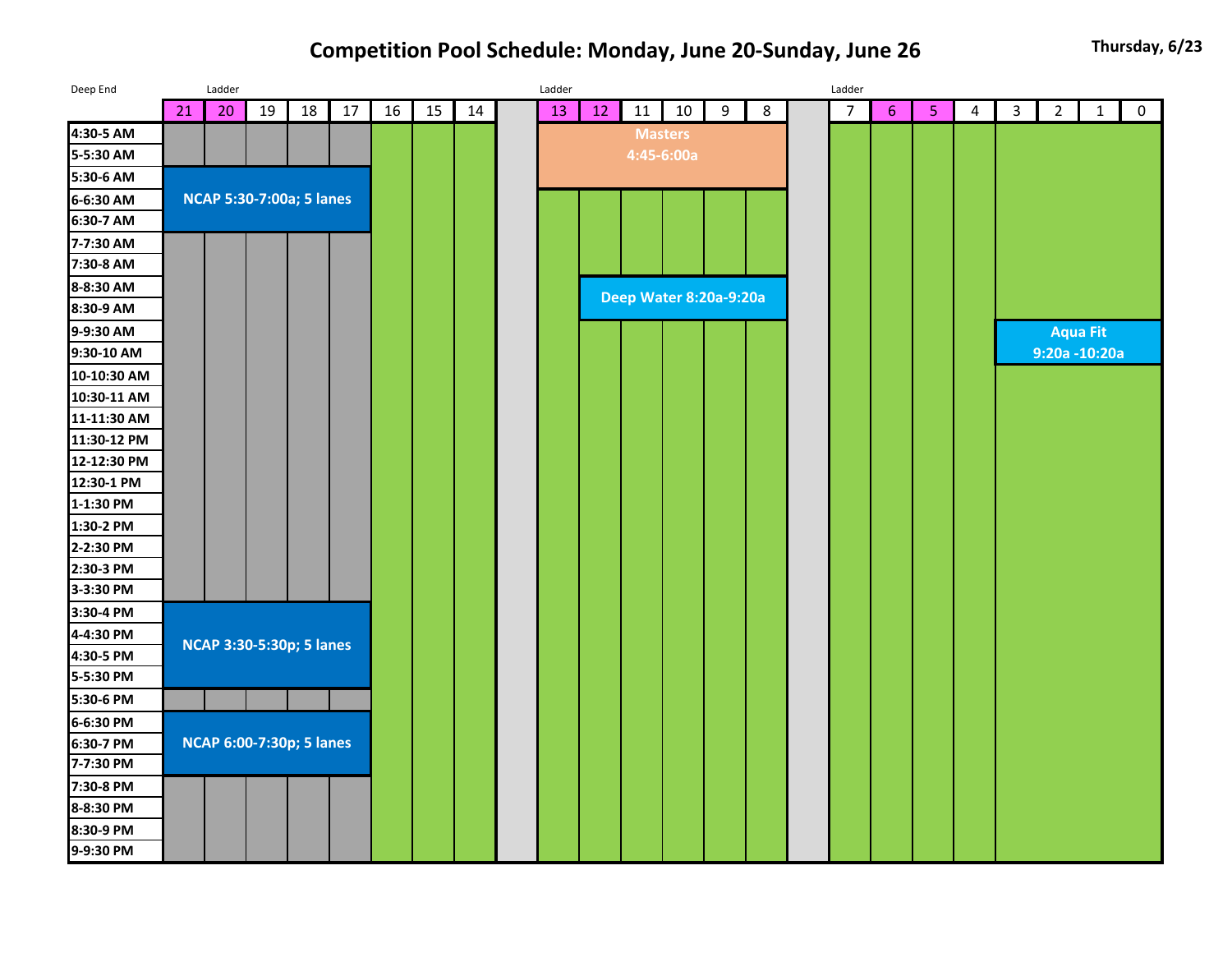**Competition Pool Schedule: Monday, June 20-Sunday, June 26** Friday, 6/24

| Deep End               | Ladder                    |    |    |    |    |                |    |    |  | Ladder |    |        |    |                  |   | Ladder         |                 |                |                |              |                |                 |             |  |  |  |
|------------------------|---------------------------|----|----|----|----|----------------|----|----|--|--------|----|--------|----|------------------|---|----------------|-----------------|----------------|----------------|--------------|----------------|-----------------|-------------|--|--|--|
|                        | 21                        | 20 | 19 | 18 | 17 | 16             | 15 | 14 |  | 13     | 12 | $11\,$ | 10 | $\boldsymbol{9}$ | 8 | $\overline{7}$ | $6\overline{6}$ | $\overline{5}$ | $\overline{a}$ | $\mathbf{3}$ | $\overline{2}$ | $\mathbf{1}$    | $\mathbf 0$ |  |  |  |
| 4:30-5 AM              |                           |    |    |    |    |                |    |    |  |        |    |        |    |                  |   |                |                 |                |                |              |                |                 |             |  |  |  |
| 5-5:30 AM              |                           |    |    |    |    |                |    |    |  |        |    |        |    |                  |   |                |                 |                |                |              |                |                 |             |  |  |  |
| 5:30-6 AM              | NCAP 5:00-7:00a; 10 lanes |    |    |    |    |                |    |    |  |        |    |        |    |                  |   |                |                 |                |                |              |                |                 |             |  |  |  |
| 6-6:30 AM              |                           |    |    |    |    |                |    |    |  |        |    |        |    |                  |   |                |                 |                |                |              |                |                 |             |  |  |  |
| 6:30-7 AM              |                           |    |    |    |    |                |    |    |  |        |    |        |    |                  |   |                |                 |                |                |              |                |                 |             |  |  |  |
| 7-7:30 AM              |                           |    |    |    |    |                |    |    |  |        |    |        |    |                  |   |                |                 |                |                |              |                |                 |             |  |  |  |
| 7:30-8 AM              |                           |    |    |    |    |                |    |    |  |        |    |        |    |                  |   |                |                 |                |                |              |                |                 |             |  |  |  |
| 8-8:30 AM              |                           |    |    |    |    |                |    |    |  |        |    |        |    |                  |   |                |                 |                |                |              |                |                 |             |  |  |  |
| 8:30-9 AM              |                           |    |    |    |    |                |    |    |  |        |    |        |    |                  |   |                |                 |                |                |              |                |                 |             |  |  |  |
| 9-9:30 AM              |                           |    |    |    |    |                |    |    |  |        |    |        |    |                  |   |                |                 |                |                |              |                |                 |             |  |  |  |
| 9:30-10 AM             |                           |    |    |    |    |                |    |    |  |        |    |        |    |                  |   |                |                 |                |                |              |                |                 |             |  |  |  |
| 10-10:30 AM            |                           |    |    |    |    |                |    |    |  |        |    |        |    |                  |   |                |                 |                |                |              |                | <b>Aqua Fit</b> |             |  |  |  |
| 10:30-11 AM            |                           |    |    |    |    |                |    |    |  |        |    |        |    |                  |   |                |                 |                |                |              | 10:20a -11:20a |                 |             |  |  |  |
| 11-11:30 AM            |                           |    |    |    |    |                |    |    |  |        |    |        |    |                  |   |                |                 |                |                |              |                |                 |             |  |  |  |
| 11:30-12 PM            |                           |    |    |    |    | <b>Masters</b> |    |    |  |        |    |        |    |                  |   |                |                 |                |                |              |                |                 |             |  |  |  |
| 12-12:30 PM            |                           |    |    |    |    | 11:30-12:45p   |    |    |  |        |    |        |    |                  |   |                |                 |                |                |              |                |                 |             |  |  |  |
| 12:30-1 PM             |                           |    |    |    |    |                |    |    |  |        |    |        |    |                  |   |                |                 |                |                |              |                |                 |             |  |  |  |
| 1-1:30 PM              |                           |    |    |    |    |                |    |    |  |        |    |        |    |                  |   |                |                 |                |                |              |                |                 |             |  |  |  |
| 1:30-2 PM              |                           |    |    |    |    |                |    |    |  |        |    |        |    |                  |   |                |                 |                |                |              |                |                 |             |  |  |  |
| 2-2:30 PM<br>2:30-3 PM |                           |    |    |    |    |                |    |    |  |        |    |        |    |                  |   |                |                 |                |                |              |                |                 |             |  |  |  |
| 3-3:30 PM              |                           |    |    |    |    |                |    |    |  |        |    |        |    |                  |   |                |                 |                |                |              |                |                 |             |  |  |  |
| 3:30-4 PM              |                           |    |    |    |    |                |    |    |  |        |    |        |    |                  |   |                |                 |                |                |              |                |                 |             |  |  |  |
| 4-4:30 PM              |                           |    |    |    |    |                |    |    |  |        |    |        |    |                  |   |                |                 |                |                |              |                |                 |             |  |  |  |
| 4:30-5 PM              |                           |    |    |    |    |                |    |    |  |        |    |        |    |                  |   |                |                 |                |                |              |                |                 |             |  |  |  |
| 5-5:30 PM              |                           |    |    |    |    |                |    |    |  |        |    |        |    |                  |   |                |                 |                |                |              |                |                 |             |  |  |  |
| 5:30-6 PM              |                           |    |    |    |    |                |    |    |  |        |    |        |    |                  |   |                |                 |                |                |              |                |                 |             |  |  |  |
| 6-6:30 PM              |                           |    |    |    |    |                |    |    |  |        |    |        |    |                  |   |                |                 |                |                |              |                |                 |             |  |  |  |
| 6:30-7 PM              |                           |    |    |    |    |                |    |    |  |        |    |        |    |                  |   |                |                 |                |                |              |                |                 |             |  |  |  |
| 7-7:30 PM              |                           |    |    |    |    |                |    |    |  |        |    |        |    |                  |   |                |                 |                |                |              |                |                 |             |  |  |  |
| 7:30-8 PM              |                           |    |    |    |    |                |    |    |  |        |    |        |    |                  |   |                |                 |                |                |              |                |                 |             |  |  |  |
| 8-8:30 PM              |                           |    |    |    |    |                |    |    |  |        |    |        |    |                  |   |                |                 |                |                |              |                |                 |             |  |  |  |
| 8:30-9 PM              |                           |    |    |    |    |                |    |    |  |        |    |        |    |                  |   |                |                 |                |                |              |                |                 |             |  |  |  |
| 9-9:30 PM              |                           |    |    |    |    |                |    |    |  |        |    |        |    |                  |   |                |                 |                |                |              |                |                 |             |  |  |  |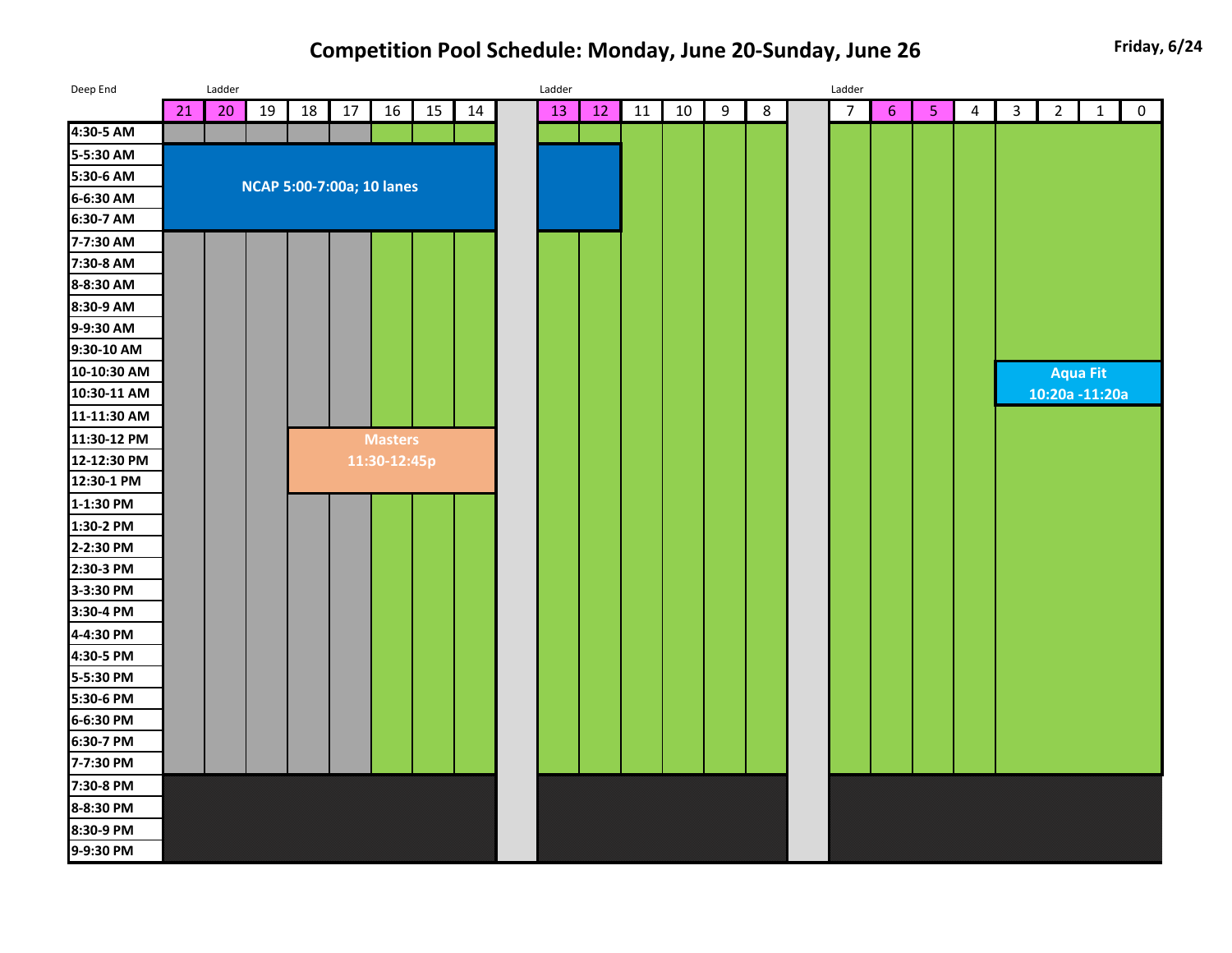**Competition Pool Schedule: Monday, June 20-Sunday, June 26 Saturday, 6/25**

| Deep End               |    | Ladder |    |    |    |    |    |    | Ladder |    |    |    |    |   |   |  |                | Ladder |                |   |              |                             |              |             |  |  |  |
|------------------------|----|--------|----|----|----|----|----|----|--------|----|----|----|----|---|---|--|----------------|--------|----------------|---|--------------|-----------------------------|--------------|-------------|--|--|--|
|                        | 21 | 20     | 19 | 18 | 17 | 16 | 15 | 14 |        | 13 | 12 | 11 | 10 | 9 | 8 |  | $\overline{7}$ | $6\,$  | 5 <sub>o</sub> | 4 | $\mathbf{3}$ | $\overline{2}$              | $\mathbf{1}$ | $\mathbf 0$ |  |  |  |
| 4:30-5 AM              |    |        |    |    |    |    |    |    |        |    |    |    |    |   |   |  |                |        |                |   |              |                             |              |             |  |  |  |
| 5-5:30 AM              |    |        |    |    |    |    |    |    |        |    |    |    |    |   |   |  |                |        |                |   |              |                             |              |             |  |  |  |
| 5:30-6 AM              |    |        |    |    |    |    |    |    |        |    |    |    |    |   |   |  |                |        |                |   |              |                             |              |             |  |  |  |
| 6-6:30 AM              |    |        |    |    |    |    |    |    |        |    |    |    |    |   |   |  |                |        |                |   |              |                             |              |             |  |  |  |
| 6:30-7 AM              |    |        |    |    |    |    |    |    |        |    |    |    |    |   |   |  |                |        |                |   |              |                             |              |             |  |  |  |
| 7-7:30 AM              |    |        |    |    |    |    |    |    |        |    |    |    |    |   |   |  |                |        |                |   |              |                             |              |             |  |  |  |
| 7:30-8 AM              |    |        |    |    |    |    |    |    |        |    |    |    |    |   |   |  |                |        |                |   |              |                             |              |             |  |  |  |
| 8-8:30 AM              |    |        |    |    |    |    |    |    |        |    |    |    |    |   |   |  |                |        |                |   |              |                             |              |             |  |  |  |
| 8:30-9 AM              |    |        |    |    |    |    |    |    |        |    |    |    |    |   |   |  |                |        |                |   |              |                             |              |             |  |  |  |
| 9-9:30 AM              |    |        |    |    |    |    |    |    |        |    |    |    |    |   |   |  |                |        |                |   |              |                             |              |             |  |  |  |
| 9:30-10 AM             |    |        |    |    |    |    |    |    |        |    |    |    |    |   |   |  |                |        |                |   |              |                             |              |             |  |  |  |
| 10-10:30 AM            |    |        |    |    |    |    |    |    |        |    |    |    |    |   |   |  |                |        |                |   |              | <b>Swim Lessons 8:00am-</b> |              |             |  |  |  |
| 10:30-11 AM            |    |        |    |    |    |    |    |    |        |    |    |    |    |   |   |  |                |        |                |   |              | 1:00pm                      |              |             |  |  |  |
| 11-11:30 AM            |    |        |    |    |    |    |    |    |        |    |    |    |    |   |   |  |                |        |                |   |              |                             |              |             |  |  |  |
| 11:30-12 PM            |    |        |    |    |    |    |    |    |        |    |    |    |    |   |   |  |                |        |                |   |              |                             |              |             |  |  |  |
| 12-12:30 PM            |    |        |    |    |    |    |    |    |        |    |    |    |    |   |   |  |                |        |                |   |              |                             |              |             |  |  |  |
| 12:30-1 PM             |    |        |    |    |    |    |    |    |        |    |    |    |    |   |   |  |                |        |                |   |              |                             |              |             |  |  |  |
| 1-1:30 PM              |    |        |    |    |    |    |    |    |        |    |    |    |    |   |   |  |                |        |                |   |              |                             |              |             |  |  |  |
| 1:30-2 PM              |    |        |    |    |    |    |    |    |        |    |    |    |    |   |   |  |                |        |                |   |              |                             |              |             |  |  |  |
| 2-2:30 PM              |    |        |    |    |    |    |    |    |        |    |    |    |    |   |   |  |                |        |                |   |              |                             |              |             |  |  |  |
| 2:30-3 PM              |    |        |    |    |    |    |    |    |        |    |    |    |    |   |   |  |                |        |                |   |              |                             |              |             |  |  |  |
| 3-3:30 PM              |    |        |    |    |    |    |    |    |        |    |    |    |    |   |   |  |                |        |                |   |              |                             |              |             |  |  |  |
| 3:30-4 PM<br>4-4:30 PM |    |        |    |    |    |    |    |    |        |    |    |    |    |   |   |  |                |        |                |   |              |                             |              |             |  |  |  |
| 4:30-5 PM              |    |        |    |    |    |    |    |    |        |    |    |    |    |   |   |  |                |        |                |   |              |                             |              |             |  |  |  |
| 5-5:30 PM              |    |        |    |    |    |    |    |    |        |    |    |    |    |   |   |  |                |        |                |   |              |                             |              |             |  |  |  |
| 5:30-6 PM              |    |        |    |    |    |    |    |    |        |    |    |    |    |   |   |  |                |        |                |   |              |                             |              |             |  |  |  |
| 6-6:30 PM              |    |        |    |    |    |    |    |    |        |    |    |    |    |   |   |  |                |        |                |   |              |                             |              |             |  |  |  |
| 6:30-7 PM              |    |        |    |    |    |    |    |    |        |    |    |    |    |   |   |  |                |        |                |   |              |                             |              |             |  |  |  |
| 7-7:30 PM              |    |        |    |    |    |    |    |    |        |    |    |    |    |   |   |  |                |        |                |   |              |                             |              |             |  |  |  |
| 7:30-8 PM              |    |        |    |    |    |    |    |    |        |    |    |    |    |   |   |  |                |        |                |   |              |                             |              |             |  |  |  |
| 8-8:30 PM              |    |        |    |    |    |    |    |    |        |    |    |    |    |   |   |  |                |        |                |   |              |                             |              |             |  |  |  |
| 8:30-9 PM              |    |        |    |    |    |    |    |    |        |    |    |    |    |   |   |  |                |        |                |   |              |                             |              |             |  |  |  |
| 9-9:30 PM              |    |        |    |    |    |    |    |    |        |    |    |    |    |   |   |  |                |        |                |   |              |                             |              |             |  |  |  |
|                        |    |        |    |    |    |    |    |    |        |    |    |    |    |   |   |  |                |        |                |   |              |                             |              |             |  |  |  |